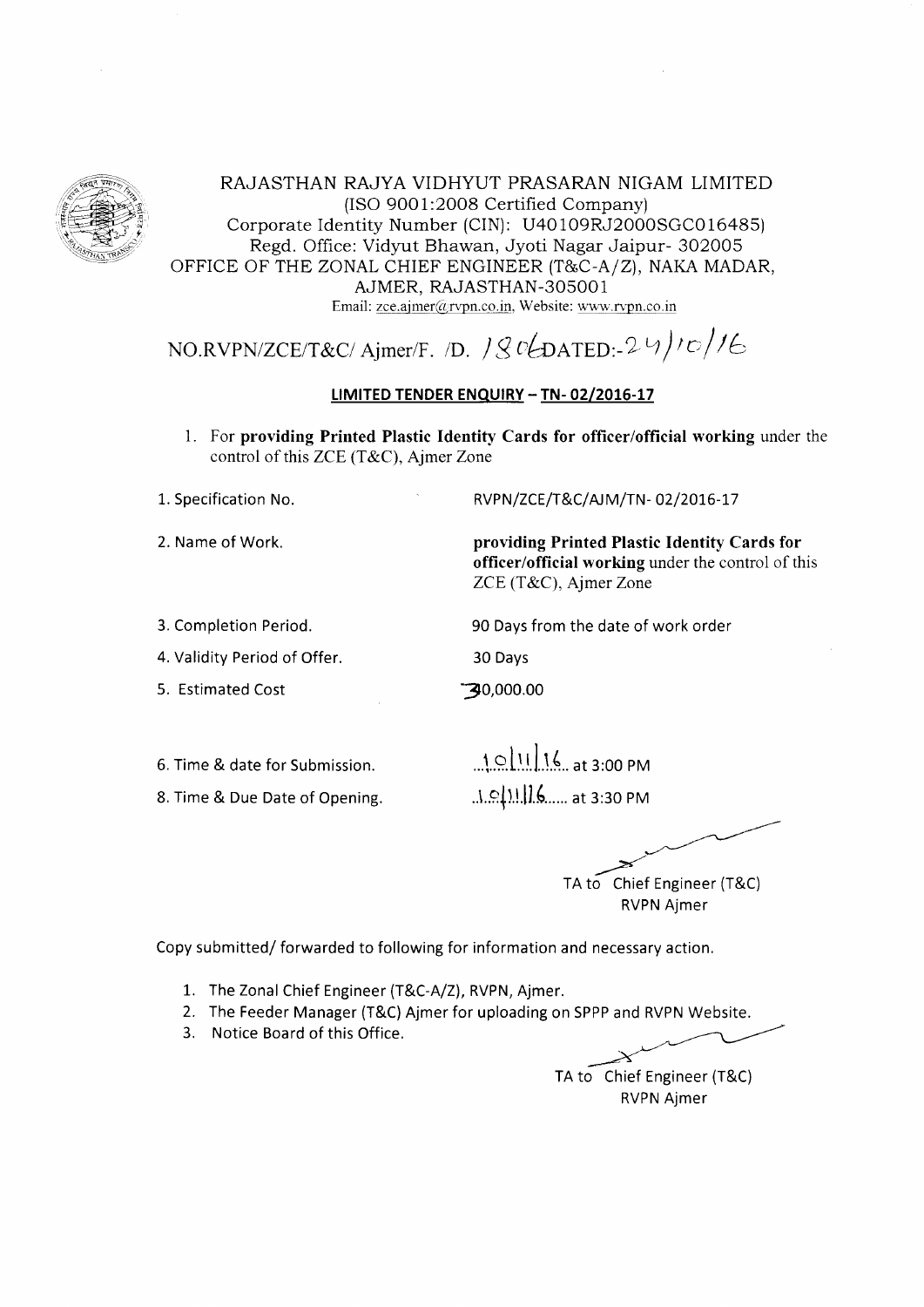

# RAJASTHAN RAJYA VIDHYUT PRASARAN NIGAM LIMITED (ISO 9001:20O8 Certified Company) Corporate Identity Number (CIN): U40 109RJ2000SGCO16485) Regd. Office: Vidyut Bhawan, Jyoti Nagar Jaipur- 302005 OFFICE OF THE ZONAL CHIEF ENGINEER (T&C-A/Z), NAKA MADAR, AJMER, RAJASTHAN-3OSOO7 Email: zce.ajmer@rvpn.co.in, Website: www.rvpn.co.in

## TERMS AND CONDITIONS FOR EXECUTION

- 01. Approximately 1200 Identity Cards are to be issued to the employee's of this T&C Ajmer zone in the specific manner (Copy Enclosed for reference) printed on plastic sheet with employee sr. no.
- 02. The Tender should be addressed to the TA to Zonal Chief Engineer (T&C), RVPN, Madar, Ajmer - 305007.
- 03. The tender shall be submitted in closed / sealed envelope duly super scribed as "Tender for For providing Printed Plastic Identity Cards for officer/official working under the control of this ZCE (T&C), Ajmer Zone" against relevant NtT No. 02/2016-77.
- 04. The undersigned does not bind himself to accept the lowest or any other tender and reserve the right to reject any or all tender(s) without assigning any reason thereof.
- 05. The rate should be quoted for complete work, firm in all respect without any price variation including all taxes & duties.
- 06. Tenderer should be registered with SERVICE TAX DEPARTMENT (Registration under SERVICE TAX is required when the taxable value of services exceeds 09 Lacs in a financial year)
- 07. The quoted rate(s) shall be valid for 30 Days from the date of opening of tenders.
- 08. the rates quoted by you should remain valid for at least one year from the relevant work order, and the work shall be got done in pieces but not less than 200 cards in one lot.
- 09. Payment shall be arranged / released as per Nigam's Payment Policy on receipt of duly verified bills, from the under signed in the office of the Accounts Officer (T&C), RVPN, Ajmer, subject to completion of contractual formalities. Statutory deductions as per rules in force shall be made from the bill at the time of payment.
- 10. All additions and or alterations in the tender must be clearly indicated.
- 11. Tenders received late due to any reason or which are incomplete shall not be accepted for consideration.
- 12. While submitting / forwarding the offer, it must be ensured that tender enquiry is submitted / forwarded in a closed envelope with superscription regarding Tender Enquiry Number.
- 13. A sample of Material use for printing Plastic lD cards should be enclosed with offer.
- 14. All the documents issued shall be submitted by the Tenderer duly filled up in all respect with seal and signatures on each page.

TA to Chief Engineer (T&C) RVPN Ajmer